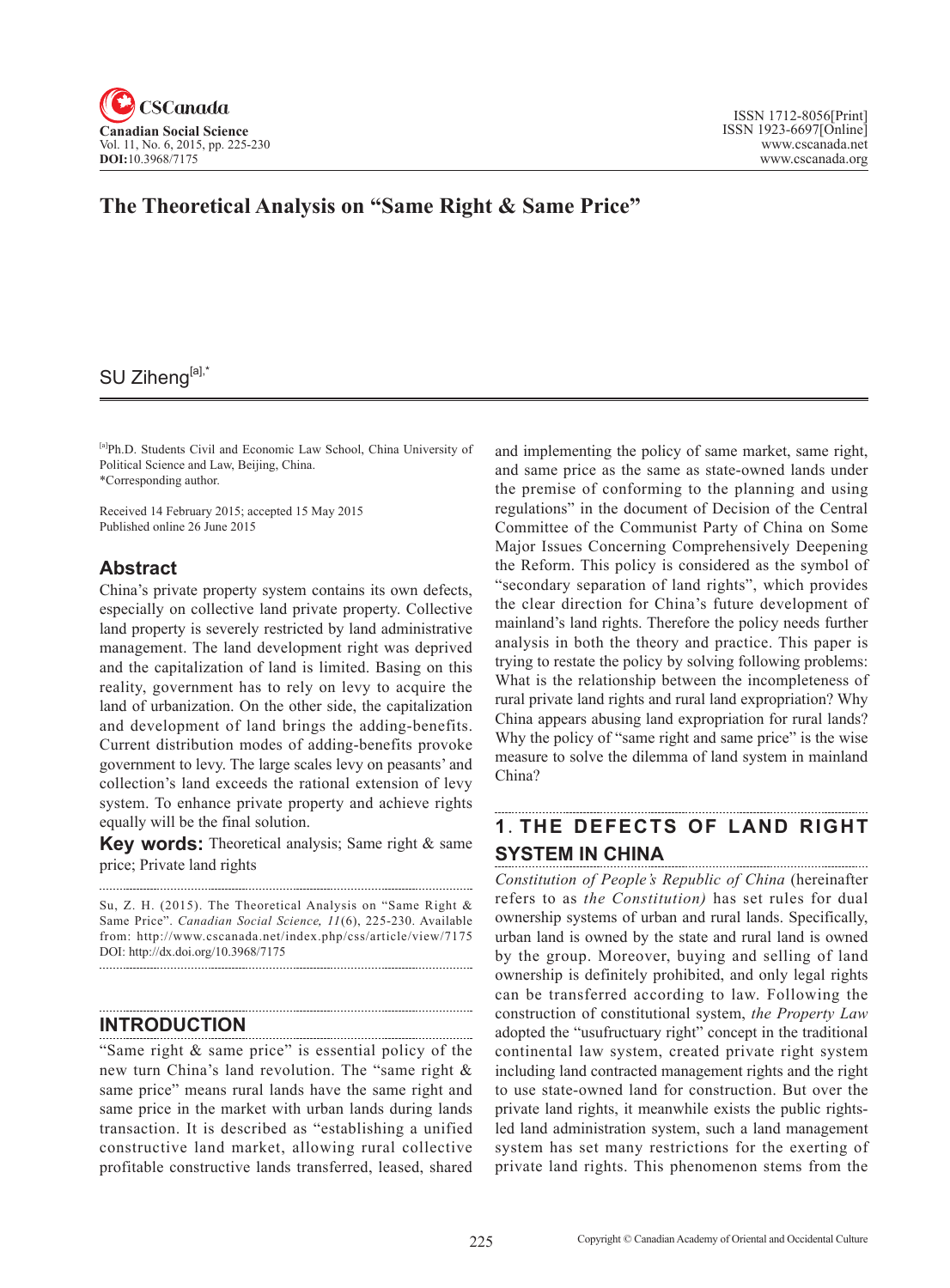unique development process of Chinese mainland private rights. The first version *1954 Constitution* recognized the private ownership of lands, but this recognition will be abolished soon, whose sign was the beginning of the socialist transformation and the collectivization campaign carried out in the countryside of the 1850s. In the planned economy era, civil society based on private rights has become an integral part of political state and in the reform and opening up period after the end of the Cultural Revolution, the State and people began to accept the idea of private rights again. Therefore, the civil society is developed from the political state at the present stage, and this process has had a profound impact on China Land rights: The land rights developed from national management and control did not completely get rid of binding from the administrative system, and the private land rights still remained quite a few limitations from land management system. Specific right types of dual land system have produced differential impacts: private rights on collective lands got more limitations, while the private rights of state-owned lands got relatively fewer restrictions.

### **1.1 The Uniqueness of the Usufructuary Right Concept**

China's land rights adopted the concept of usufruct. The so-called usufruct is intended to refer to "other property rights for the subject of using earnings, namely the entity of things those rights to acquire for the purpose of using values" (Shi, 2000, p.15). But in our law system, the concept of usufruct has slight differences with the traditional civil law, and in traditional continental civil law, the distinguish of specific rights in usufructuary rights are generally based on the specific nature of the property rights. For example, in *the German Civil Code*, the usufructuary rights are divided into usufruct, easement and restrictive personal servitude (Bauer, 2004). The standard of this distinction is based on the right sizes of usufructuary people compared to the owners. While the Chinese mainland usufructuary system mainly divides land usufructuary rights by the use of lands. For example, the Chinese mainland state-owned lands mainly exist using rights of construction lands, while the collective lands exist the land contracted management rights, using homestead rights and so on. For different types of land using rights, there is a corresponding system of land management, which greatly limits the exerting of private land rights.

### **1.2 Performances of the Limited Private Land Rights**

First, owners cannot change using patterns of lands. Private land institutional system itself is to be set up in accordance with the land use, which means private land rights cannot exist if changing the use of land. Therefore, the owners cannot change the use of land, but use lands according to the use rights.

Second, the current land management system has set limitations on developing collective lands. According to Article 43 *Land Management Laws* "any entity or individual must apply the state-owned lands by law when needs lands to construct" and Article 63 of the this law provides "the land use rights owned by peasant collective can not be sold, transferred and leased for non-agricultural construction", explicitly prohibiting farmland used as construction lands.

Third, the limitation of land management system manifests as the limitation of transferring and mortgaging. According to Article 44 *Interim Regulations of Concerning the Assignment and Transfer of the Right to the Use of the State-owned Land in the Urban Areas* provides that prohibiting transferring, leasing, and mortgaging in principle. According to Article 184 *Property Laws*  provides "the use rights of collective lands such as farmlands, homesteads, private lands and mountains" should not be mortgaged in principle, but leaving a breaking point that "unless mortgaged according to law".

#### **1.3 The Different Private Land Right Powers Between State-Owned Lands and Collective Lands**

From the view of horizontal comparison, the state-owned and collective lands do not have equal limitations on land management system. Generally speaking, the privacy rights of collective lands are more confined with obvious nature of land administration management and less private rights, while state-owned lands with more privacy rights get fewer limitations. Compared with private land right nature between these two kinds of lands, collective lands are mainly confined to the two following restrictions:

First, there are restrictions on the aspect of developing and constructing. The Articles 43 and 63 *Land Management Law* explicitly prohibits collective lands using as non-agricultural construction, and we must use state-owned lands when we do constructions.

Second, there are restrictions on transferring and mortgaging, which mainly are reflected in the aspect of dividing the use rights of construction lands. However, the homestead use rights in collective lands are explicitly prohibited to mortgage and are confined in transformation. Although the land contracted management rights are recognized to be transferred, we still have questions whether they can be mortgaged on the level of law and practice. All in all, the right power of collective lands is less than state-owned lands on the aspects of transferring and mortgaging.

#### **2. CONSEQUENCES OF LIMITATIONS OF THE LAND RIGHTS**

Because of the restrictions of land rights and the unequal rights of urban and rural, collective lands are in a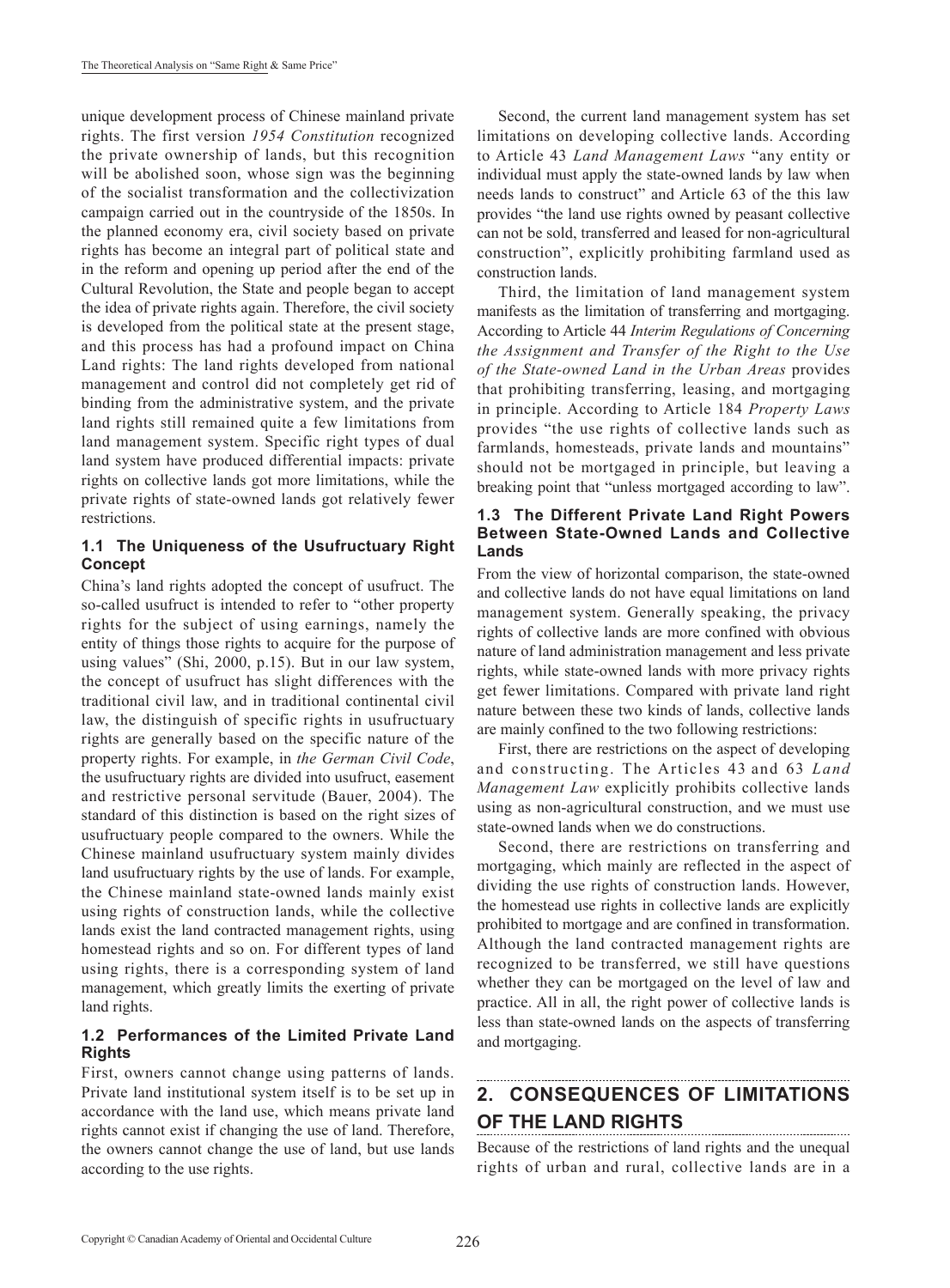condition of "collapse", which produce two kinds of real consequences: the relatively inadequate capitalization of collective lands and collective lands deprived of developing rights.

#### **2.1 Inadequate Capitalization of Collective Lands**

"The capitalization means the process that converts the assets into the capital current market conversion value relies on profit" (Zhang, 2003). From the view of capitalization, the use right of collective lands is a kind of property right with inadequate capitalization, while state-owned land use rights have relatively adequate capitalization.

The reason why collective lands have inadequate capitalization lies in lack of transaction attributes, and the key of capitalization is to build a corresponding modern property right system. Therefore, the process of capitalization is the process of establishing modern property rights. However, collective land use rights cannot be regarded as modern property rights of capitalization because of the strict restrictions on transferring and mortgaging. One of the important reasons for modern society to realize rational allocation of resources by trade is the maintenance of modern property right system for the trade orders. According to views of institutional economists, the most important reason for western countries' successes is formulating an ownership system to realize the rational allocation of resources during their developing process, namely "arranging and establishing ownership rights in order to produce a kind of stimulation, transferring individual economic efforts into private earnings rate which is close to social earnings rate" (North, 2009). But it is hard to establish formal property right system conforming to the request of capitalization in developing countries, and a large number of assets cannot transfer to free capital used for social development. "In developing countries, quite a number of ownership system is unable to create assets, because they do not have the awareness that the ownership rights can exist by surpassing the position of owners, while they only considered these systems as contracts and documents instead of assets without considering only by some extra mechanisms to build a relational network can produce parallel capital from the assets" (Desoto, 2007). The right over collective lands exists as a fossil right that cannot be transferred into capital. And with the view of rights, whether the right realizes the standard of capitalization is decided in whether it can be transferred freely under the protection of Property Law. Only by transferring freely can the rights create the necessary capital of the market economy development. For the use of right of collective lands, due to lack of transferring ways, is an inadequate capitalization right. The inadequate capitalization not only wastes resources but also makes the price of collective land use rights hard to be fixed or undervalued in the market.

## **2.2 The Developing Rights of Collective Land Are Deprived**

The articles 43 and 63 of Land Management Law have deprived the developing rights of collective lands. The developing rights of land mean the landowners have the right to develop and construct on the land according to the geological conditions of lands. In the theory of traditional civil law, the ownership is considered to have the feature of completeness. "The ownership means the complete rights whose objects are generally controlled, namely general controlling rights of the objects for occupying, managing, deposing, using and earning" (Shi, 2000, p.61). Therefore, although the land ownership includes the rights to develop and construct on lands, actually the rights cannot be used in the development of collective lands because of the restrictions by *Land Management Law*.

# **3. THE DEFECTS OF PRIVATE RIGHTS AND LAND EXPROPRIATION ABUSE**

In this part of the article, we will discuss why and how the defects of private rights lead to landing expropriation abuse issues in public law. Here, we will analyze how the lack of the right system conducted the abuse of public rights, bringing difficulties and challenges to the entire society.

## **3.1 The Abuse of Land Expropriation**

Land expropriation is "to transfer the individual or group property to the nation by exerting rights on the premise of giving compensation according to law based on public profits" (Wang, 2010). The premise of land expropriation is for a public welfare, because "land expropriation means countries force to buy personal property, which is the restriction of private property" (Liang, 2004). We need to consider the public welfare as the base of legality, thus *Constitution*, *Property Right Law*, and *Land Management Law* all provide that public welfare is the premise of land expropriation. But in fact, the land expropriation for public welfare such as national defense and education only take an extremely small part, and a large number of collective lands are collected for commercial development. The scholar sighs: "the land expropriation designed for satisfying the needs of public profits now are differently used as the main ways to solve the problems of using lands in urban development" (Wu, 2011). During this period, the construction of urbanization acquires rural land resources mainly by collecting rural lands, and anyone who uses rural lands to construct no matter whether it is on the bases of public profits should be collected except groups. After land expropriation, the nation never possesses or uses the lands, but get use rights of state-owned lands on the collected lands, thus supporting land resources for industries, residences, and business. Nowadays, the country collects lands not for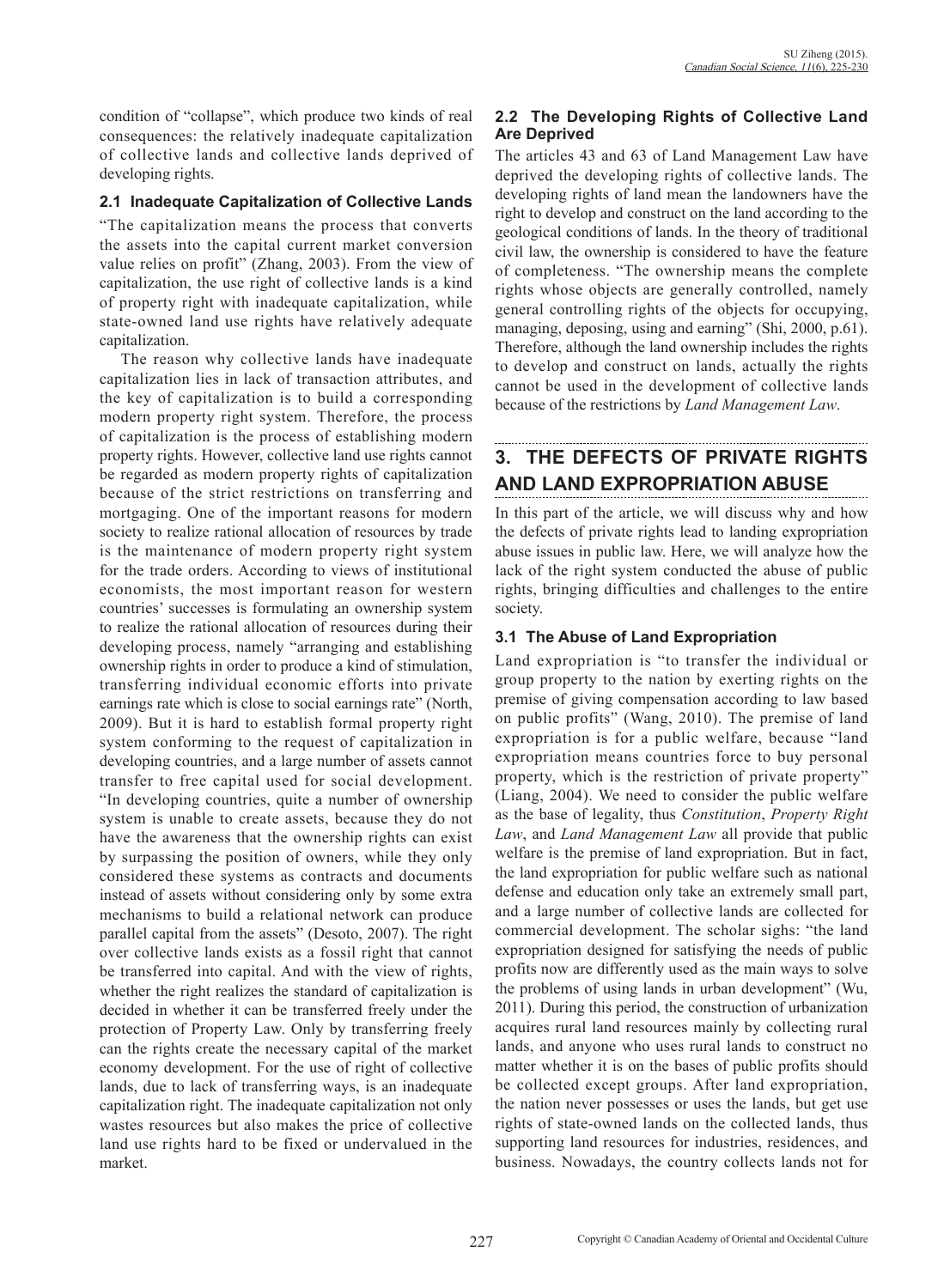acquiring the ownership of land and realizing public profits directly but for realizing the transformation of land use rights.

#### **3.2 The Changes of Land Right System and the Abuse of Land Expropriation**

The abuse of land expropriation in China appears along with the changes of land right system, "the establishment and use of land expropriation have extremely close relations with the means of production ownership especially the land system" (Ibid.). We hold the views that the country can only maintain the rural land orders by relying on administrative land management system, because of lack of privacy rights in the process of transferring the rural economic structure. After the construction of private right system, this kind of land management system is still attaching to the private right system, which makes land expropriation become the only way to acquire collective land resources because of these restrictions.

The first part of *1954 Constitution* after 1949 recognized the private ownership of lands. According to Article 13 of *1954 version Constitution* provides the land expropriation: "the country can requisition by purchase, expropriating and nationalizing the urban and rural lands, and the means of production according to the conditions provided by law for the purpose of satisfying public profits"<sup>1</sup>. We do not need land expropriation to support construction lands under this system because the existence of the private land system and free transformation of land ownership.

Along with the agricultural collectivization movement, we merged the private lands of peasants into the artel, and then the land collective ownership took place of peasant private ownership in reality<sup>2</sup>, while the state-led planned economy controlled all the economic activities. Under this condition, land expropriation was just a way for the state to acquire the collective land resources, and was a manner to control the economy mode, however, the legitimacy of this mode was not restricted by public profits. Therefore, the Government Administration Council gave up the wording of public profits in *Land Expropriation Methods for State Construction Land*. The second item of the "methods" provides that "the lands used for constructing national defense projects, factories and mines, railways, transportation, irrigation works, public projects and economic, cultural constructions are all collected according to the methods". The  $3<sup>rd</sup>$  item of the methods provides the basic principle of collecting lands for national construction is to guarantee the lands needed

for national construction according to its real needs, or collecting if only the state needs. We consider that this kind of "land expropriation" is much different from the land expropriation under the modern law, because our understandings on the concept of land expropriation are based on public and private right dual opposition, and we believe that land expropriation is a kind of restriction for public rights to private rights. It is insignificant to discuss land expropriation in the era of planned economy when private rights were restricted strictly, because the private itself did not exist. The peasant private land system had been dispelled at that time, and the land expropriation for peasants was just transferring collective lands to state lands, which would surely not be opposed by peasants. In addition, the state controlled all resources for social development and meanwhile undertook all the obligations for each individual in society. Therefore, the process of this land expropriation would even be welcome by peasants, because it provided a chance for them to transfer their identities. "Under the condition of planned economy, governments would change peasants' household registrations, transfer agriculture account to nonagriculture account, provide commodity grains, housings and jobs if collected their lands, then peasants at that time were exultant to the land expropriation" (Chen, 2004).

In the beginning of 1980s, China gradually reduced controlling on economy. In rural areas, the implementing of household contract responsibility system took place of the commune system, lands as the means of production were directly returned to peasants. But the change for controlling the means of production in reality did not reflect timely on the level of law. Although 1982 Constitution very explicitly comes up the collective ownership system of lands on the level of constitution, laws at that time were extremely incomplete, and the collective ownership of lands did not have the function to guarantee the rights of peasants. The collective ownership of lands itself was a way for the state to control rural areas under the condition of a planned economy (Li, 2010), and it as the subject of ownership rights was uncertain<sup>3</sup>. Although community owns the lands of rural areas, what on earth the rights of peasants

<sup>&</sup>lt;sup>1</sup> Although the word of "land expropriation" is not used directly here, the word of "expropriation" should be understood as land expropriation. See Wang Xingyun: *The Study of Land Land expropriation and Compensation System*, *China Legal Science*, No. 3, 2005.

<sup>&</sup>lt;sup>2</sup> The mainland China recognized the collective land ownership system from the level of constitution is in *1982 constitution*.

 $3$  The  $7<sup>th</sup>$  of "1975 Constitution" provides that "the economy of collective ownership system in rural people's commune at the present stage usually is divided into three levels, namely the commune whose basic accounting unit is the production team, production brigade, and production team, and among them, team is the basic unit." But this regulation did not come up the single subject of ownership rights. Although "1982 Constitution" explicitly provides collective ownership, the community "is not the legal organization but a gather of all peasants and a abstract gathering group without legal personality." See Yu Jianrong: *System Analysis on the Unpractical Collective Ownership Rights of Lands in Rural Areas*, Cai Jiming, Kuang Mei: *On Chinese Land system Revolution*, Beijing: China Financial Economic Press, 2009, quoted from Li Fengzhang: *"Anti-rights" by "Dead rights": the Essence and Revolution of Collective Ownership of Lands*, *Law and Social Development*, No. 5, 2010.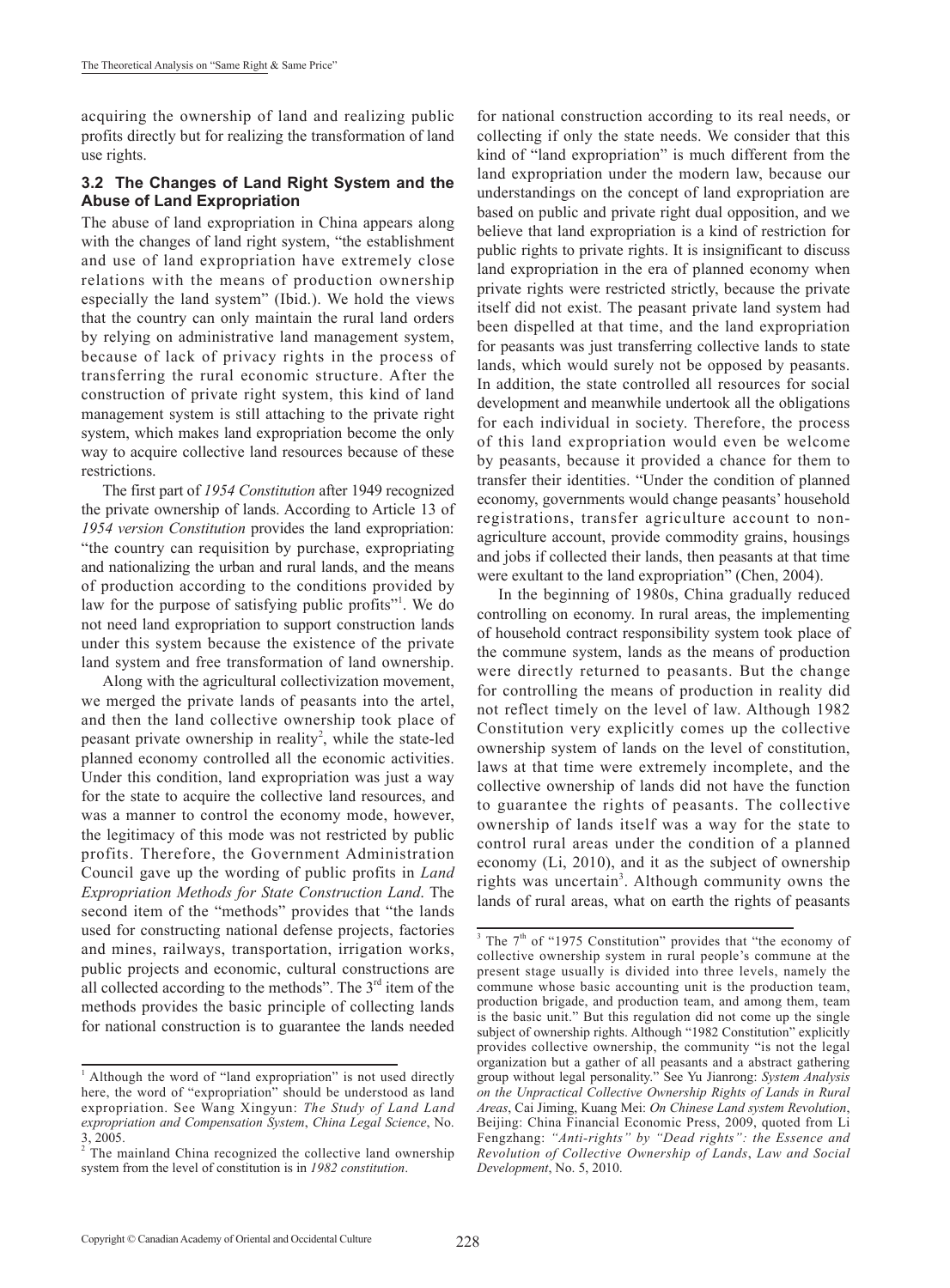to lands are was still uncertain or it is to say the rights of peasants to lands were still in bud<sup>4</sup>. For a kind of right, if its subject is in a vague state, then this right is a "dead" right in fact. Because of the uncertainty of ownership right subject and no establishing of use right system, the land rights in rural areas were still in a state of uncertainty. With the expansion of enterprises' own management rights and the development of economy, the enterprises urgently require rural lands. If we do not limit the transformation of rural lands by administrative methods under this condition, it easily makes the rural lands become rent-seeking tools for a few basic officials in township government or leaders of the community. Consequently, peasants' land rights will be deprived and the rural stability will be under threat. Moreover it is a kind of threat of grain safety in China if we transfer a large number of agricultural lands into non-agricultural lands. Based on this consideration, the state prohibits collective lands enter into the market of construction lands on their own by legislation, restricts the collective lands to be dealt with freely, realizes the transformation of land productive rights only by land expropriation, prevents the land productive rights from changing out of order by government's supervision and control. In order to "control the constructive scales of non-agricultural and prevent the units using the lands from directly trading with rural collective economic organization (Wang & Li, 2009), according to Article 2 *The Regulations Concerning Land Requisition* in 1982 provides that "when the state needs to collect collective lands for economic, cultural, national defense construction and building social public affairs must accord to this regulation, and prohibiting any unit buy, rent or in another to buy and rent from the rural commune and brigade, which can not join management of any enterprise or public institution in the form of share based on lands". And this item was maintained in Article 63 *Land Management Law* taking effect in 1986. And the 43<sup>rd</sup> item of *Land Management Law* provides that we must apply the use rights of the state-owned lands if we want to use construction lands, thus the selling or transferring of the state construction land use right has been the only supplying method for construction lands, while only by land expropriation can collective lands transfer to state lands. When the development of urbanization needed to collect rural land resources, land expropriation became the necessary step. And this condition makes land expropriation hard to conform to the premise of public profits. Although land expropriation must be based on public profits according to law, it is hard to be carried

out by law when facing the pressure of needing a large number of lands for the development of industrialization and urbanization. The promulgation of *Property Right Law* marked that the China had established collective land right system, but the system still did not solve the problems of supporting lands for urban areas during the process of urbanization. Then, land expropriation had been the only way to support land resources for urbanization under the present land management system, and the normalization, generalization, failing to strictly accord to public profit standards of land expropriation was not difficult to happen. The limitation of private rights of collective lands led to the dependent on land expropriation in the process of urban expansion, which made we cannot strictly accord to the public profit standards when collecting in reality, causing the abuse of land expropriation.

#### **3.3 Economic Development Mode and the Abuse of Land Expropriation**

The unique development mode of collective land right system in China has explained why there is the land expropriation, but the abuse of land expropriation at present in China has close relations with the achievement of land incremental benefits. Local governments have the motivation to collect lands because it can bring the land incremental benefits for them, which can also alleviate the financial stress of local governments under the system of tax distribution. And then why can the local governments acquire the land incremental benefits by land expropriation? Because the so-called land incremental benefits mean the price difference of the use rights of state-owned lands compared to those of collective lands. We have mentioned that the use rights of collective lands got more restrictions on land management system compared to the use rights of state-owned lands, and it is reflected in the two following aspects: the restrictions of land developing rights and capitalization. The local governments transfer the collective lands into state-owned lands by land expropriation, surmounting the restrictions of land management system to the use rights of collective lands, realizing the transformation of use rights. The same land can be developed, used, transferred and mortgaged just due to the change of land right nature. Land expropriation improves the land value, and it will certainly bring the rise of land price, so-called land incremental benefits. The local governments will naturally and heavily collect the lands of peasants in order to acquire the land incremental benefits and make up the non-equivalence between the property rights and financial rights under the system of tax distribution.

## **CONCLUSION**

For development of land, on one hand, social development needs capitalized lands as the base of urbanization; on the other hand, this process can not be realized by

<sup>4</sup> There were still existing an argument on whether the land contracted management right is property right or obligatory right in the law field of mainland China until until the property law was issued. See Wang, L. M. (2001). *Discussing on some problems about Land Contracted Management Rights in Rural Areas*, *The Academic Journal in Renmin University of China*, (6).